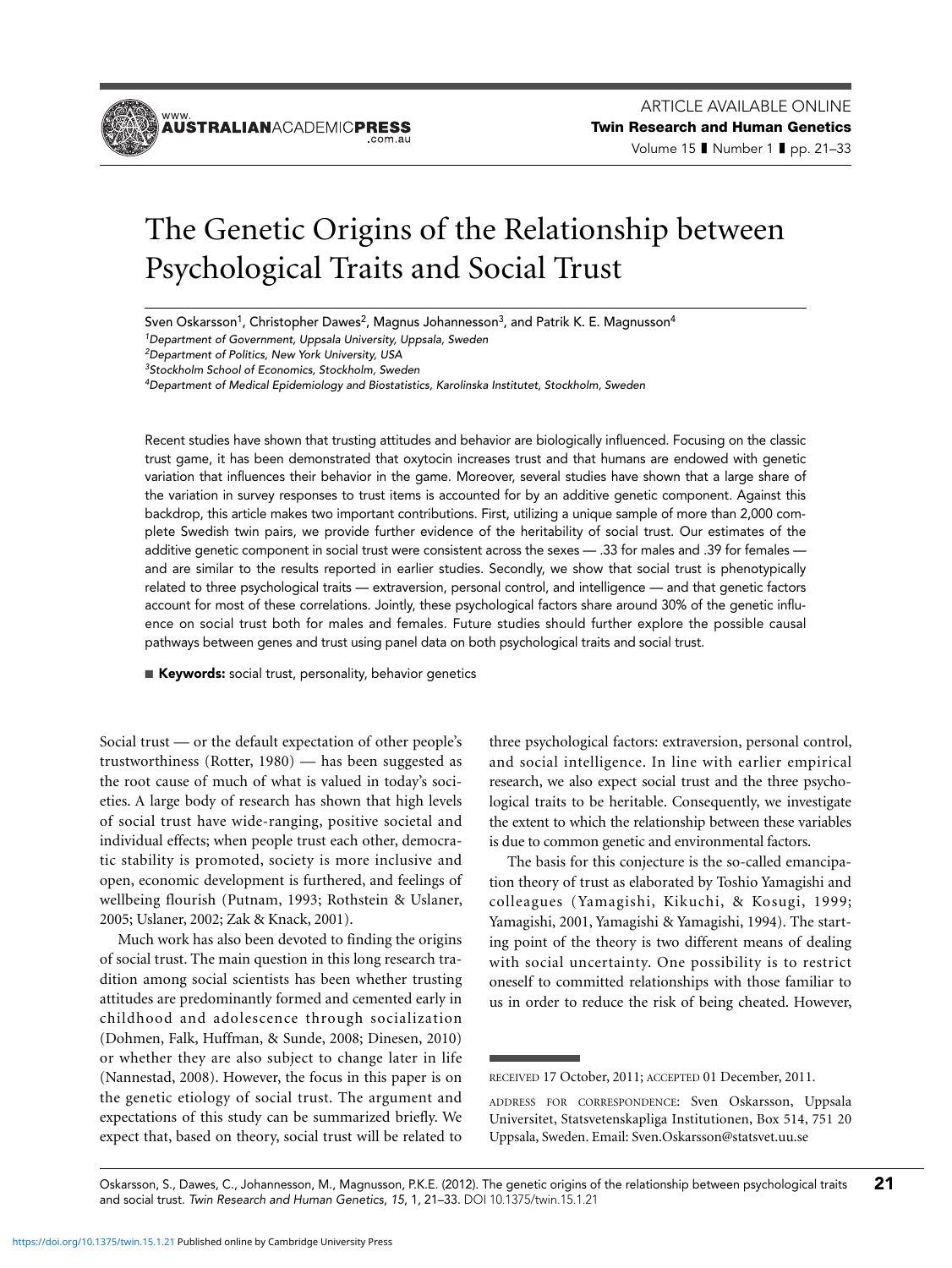the cost of such a restriction is the risk of missing out on better opportunities outside the current relationships.

As long as outside opportunities are scarce, commitment formation is an efficient means of dealing with social uncertainty. However, general trust in others might be a better response in a situation in which the opportunity costs of staying in secure and stable committed relationships are high. Thus, general trust emancipates individuals from the confines of stable and secure committed relationships and provides an advantage in a social environment full of opportunities.

Emancipation theory suggests several factors that should influence the level of trust observed in society. Levels of trust should be related to external conditions influencing the incentive structure of staying in committed relationships. Aspects of socioeconomic status, such as education or income, or an individual's real or perceived physical security have been shown to be good predictors of attitudes of trust or trusting behavior towards strangers (Alesina & Ferrara, 2002; Newton, 1999; Putnam, 2000; Whiteley, 1999). The prevailing institutional environment should also influence levels of trust. Previous studies have shown that impartial, uncorrupted, and equality-enhancing institutions help to generate relationships of trust (Cook, Hardin, & Levi, 2005; Delhey & Newton, 2003; North, 1990; Oskarsson, Svensson, & Öberg, 2009; Ostrom, 1990; Ostrom, 2000; Rothstein & Uslaner, 2005). A growing body of research has focused on the importance of local neighborhood conditions. This work has found a negative correlation between trust and ethnic and economic diversity (Delhey & Newton, 2005; Öberg, Oskarsson, & Svensson, 2011; Putnam, 2007; Stolle, Soroka, & Johnston, 2008).

However, the opportunity costs of restricting oneself to fewer and closer relationships are not only affected by external environmental conditions but also by one's internal environment. Thus, the emancipation theory of trust gives us reason to expect that trust also is rooted in basic psychological traits. More precisely, it has been shown that three traits are related to trust. First, the psychological trait extraversion, which is marked by sociability and an eagerness to engage with others and construct new social relationships, should increase the opportunities an individual has to benefit from higher social trust. Consequently, extraverted individuals have been found to be more trusting (Hiraishi, Yamagata, Shikishima, & Ando, 2008) and more inclined towards cooperative behavior (LePine & Van Dyne, 2001).

Second, personal control — or the belief that one's fate and wellbeing are primarily the result of one's own making (Rotter, 1966) — should be positively related to trust. Individuals who believe they are the masters of their own fate should be more willing to trust strangers in order to reap the benefits of outside opportunities. Empirical tests indicated that personal control is positively related to trust in survey studies (Uslaner, 2002) and to expectations about cooperative behavior in Prisoner's Dilemma games (Hayashi, Ostrom, Walker, & Yamagishi, 1999).

Finally, when leaving secure relationships to explore better outside opportunities, one always runs the risk of being exploited. Thus, social intelligence — or a capacity to discern the trustworthiness of potential interaction partners — should be positively related to social trust. Yamagishi et al. (1999), Yamagishi (2001), and Hiraishi, Ando, and Ono (2004) showed that people high in general trust are more socially intelligent in the sense that they are more sensitive to information revealing lack of trustworthy behavior and are more accurate in judging the trustworthiness of others. Also, Sturgis, Read, and Allum (2010) reported a positive relationship between general intelligence (used as a proxy for social intelligence) and social trust.

Thus, we expect, based on these findings and the logic of the emancipation theory of trust, that extraversion, personal control, and social intelligence will be positively related to social trust. We also expect a significant share of this covariation between social trust and the psychological traits to be due to genetic influences. Previous research has shown that extraversion (Bouchard & Loehlin, 2001; Weiss, Bates, & Luciano, 2008), personal control (Bouchard & McGue, 2003; Goldsmith, 1983), and intelligence (Bouchard & McGue, 2003) are heritable. Moreover, recent studies by personality theorists and behavioral economists report that trusting attitudes and behavior are biologically influenced. In experiments using the classic trust game, it has been demonstrated that higher levels of the neuropeptide, oxytocin, are associated with increased trust (Kosfeld, Heinrichs, Zak, Fischbacher, & Fehr, 2005), and that individual differences in behavior in the trust game could be attributed to genetic variation (Cesarini et al., 2008). Also, several studies have shown that a moderate share of the variation in survey responses to trust items is accounted for by genetic variation (Hiraishi et al., 2008; Jang, McCrae, Angleitner, Riemann, & Livesley, 1998; Jang, Livesley, Angleitner, Riemann, & Vernon, 2002; Sturgis, Read, Hatemi, et al., 2010). Based on the classic twin design and samples drawn from Australian, Japanese, Canadian, and German registers, these studies have reported heritability estimates ranging between .3–.4 for the trust scale from the Revised NEO Personality Inventory (Costa & McCrae, 1995). When taking measurement error into account, the estimates increased to .5–.66 (Jang et al., 1998; Sturgis, Read, Hatemi, et al., 2010).

However, these studies do not investigate the degree to which social trust and psychological traits share the same genetic etiology. The only exception that we know of is a study based on a small Japanese sample that found that genetic factors explained most of the relationship between social trust and extraversion (Hiraishi et al., 2008). We suggest here that, apart from the relationship between social trust and extraversion, genetic influences also account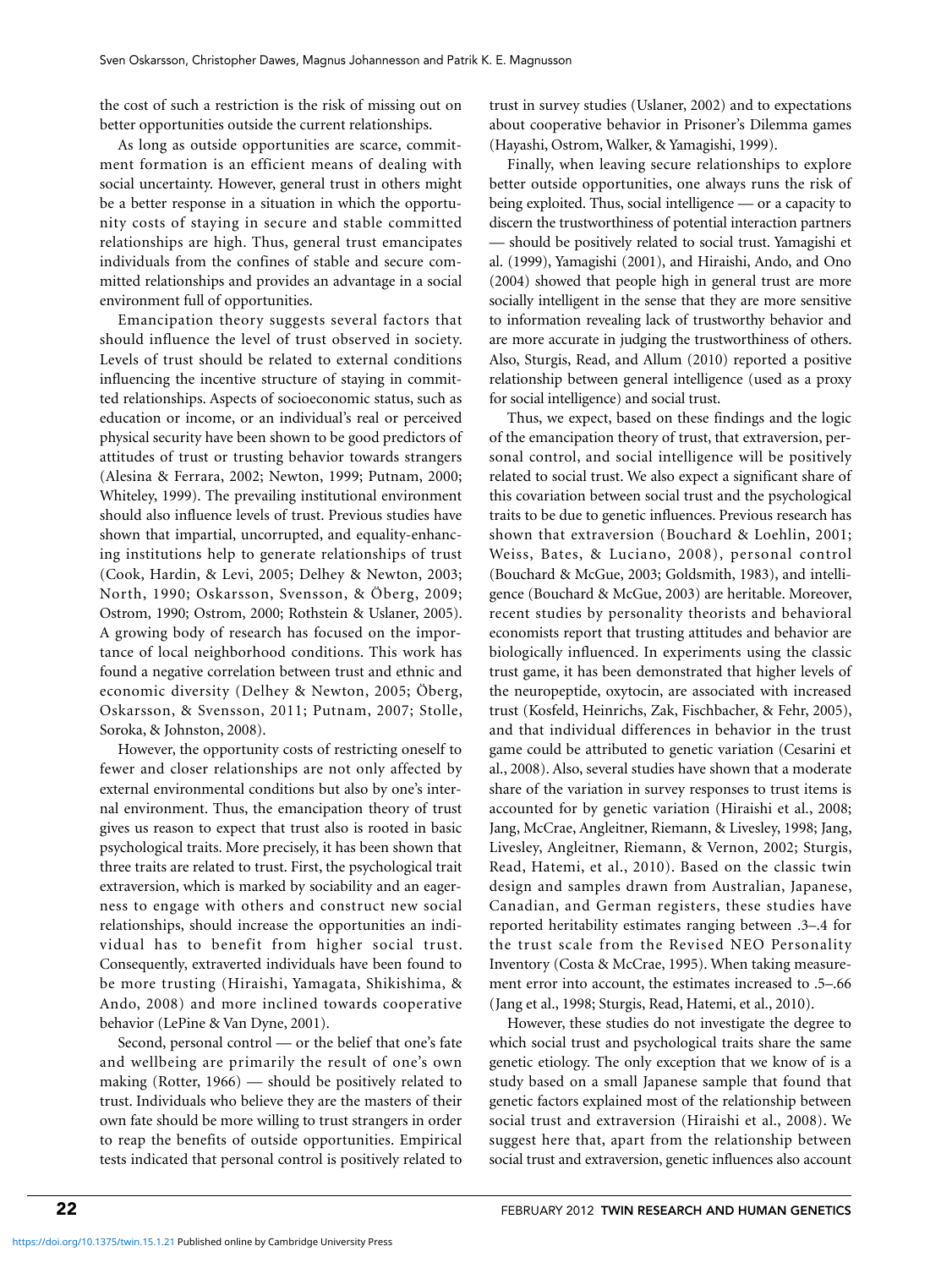for most of the phenotypic correlations between social trust and both personal control and social intelligence.

# Methods and Measurement

We investigated our conjecture using data from the Swedish Twin Registry. The Swedish Twin Registry is the world's largest twin registry and it routinely administers surveys to Swedish twins (Lichtenstein et al., 2006). This paper uses data from the most recent of these surveys, called SALTY. The SALTY study is a collaborative effort between researchers in epidemiology, medicine, economics, and political science initiated in 2007. Data collection was completed in the summer of 2010.

In the beginning of 2009, SALTY was sent to 24,914 Swedish twins born between 1943 and 1958, and the final reminders were sent in the spring of 2010. The survey generated a total of 11,647 responses. Of these, 11,482 (98.6%) respondents gave informed consent to have their responses stored and analyzed. Zygosity was resolved either by questionnaire items with high reliability or, when available, by analysis of biosamples (Lichtenstein et al., 2006). In total, our sample is comprised of 1,169 monozygotic (MZ) pairs, 1,286 same-sex dizygotic (DZ) pairs, and 1,148 opposite-sex DZ pairs. The remaining responses were from individuals whose twin siblings failed to respond. All of our analysis utilizes data from same-sex twin pairs.

As part of SALTY, we administered batteries of questions designed to measure both social trust and psychological traits. Our measure of trust was the response to the standard survey research question "Generally speaking, would you say that most people can be trusted, or that you can't be too careful in dealing with people?" This has been the most common measure of social trust among political scientists and sociologists for more than half a century (Nannestad, 2008; Rosenberg, 1956). To get a more precise measure, we followed the recommendation of Zmerli, Newton, and Montaro (2007) and used a 10-point scale (1–10), instead of the original binary response alternatives.

This question has been criticized for being ambiguous because it does not ask the respondent to choose between trust and distrust (Glaeser, Laibson, Scheinkman, & Soutter, 2000; Sturgis & Smith, 2010). Rather, respondents are prompted to choose between trust and caution (Miller & Mitamura, 2003). However, compared to other available trust indicators, this question has been shown to more clearly tap into a dispositional, as opposed to a situational, dimension of trust (Soroka, Helliwell, & Johnston, 2006; Uslaner, 2002).

To measure extraversion, we employed the so-called Adult Measure of Behavioral Inhibition (AMBI). This 16 item instrument was developed in order to measure subjective reports of contemporaneous trait inhibition (Gladstone & Parker, 2005). The AMBI is a subjective measure of behavior involving withdrawal, avoidance, fear of the unfamiliar, and a propensity to react to both social and nonsocial novelty with inhibition (Shatz, 2005). High scorers on the AMBI indicator are characterized by proneness for social avoidance and introversion. The correlation between AMBI and the extraversion–introversion scale from the Eysenck Personality Questionnaire-Revised (EPQ-R) is –.75 (Gladstone & Parker, 2005). We reversed the coding of the AMBI indicator so that high scores reflect extraversion.

Personal control refers to the extent to which individuals believe they can control events affecting them (Rotter, 1966). At the upper end of this dimension are individuals with a high internal locus of control, meaning that they believe events result first and foremost from their own actions and behavior. At the lower end of the dimension are individuals with a high external locus of control, which implies a belief that others, chance, or fate determine events. We measured locus of control using a 12-item version of Rotter's (1966) locus of control scale (LOC). Items included and response alternatives for both the AMBI and the LOC measures are presented in the Appendix.

Measuring social intelligence is somewhat more complex. The use of respondent self-report batteries to tap social intelligence has been widely criticized (Sturgis, Read, & Allum, 2010). Moreover, to collect independent observations of verifiably socially intelligent behavior for the large SALTY sample would be prohibitively expensive and time consuming. However, although empirically distinct, social and general intelligence have been found to correlate quite strongly (Jones & Day, 1997). Therefore, this study follows Sturgis, Read, and Allum (2010) and employs a measure of general intelligence as a proxy for social intelligence. We used social security numbers to match the men in the SALTY sample to conscription data provided by the Swedish National Service Administration. All men in our sample were required by law to participate in military conscription around the age of 18 years. We were able to successfully match 95% of male twins to the information in the military archives. The male SALTY respondents studied in this paper took four subtests (logical, verbal, spatial, and technical). Because there were minor changes to the test during our study period, we do not use the raw scores as our measure of cognitive ability. Instead, we transformed the subjects' test scores to percentile rank, separately by birth year, using a standardization sample of all twins for whom data was available (not just SALTY respondents).

Table 1 lists mean values by sex and correlations with age for all four variables discussed above. Significant differences between sexes and/or across age were found for all indicators except general intelligence. Some of these differences are small in magnitude and reflect the large sample sizes. We include age as a covariate influencing the mean values of the traits in the SEM-models and present the results separately by sex.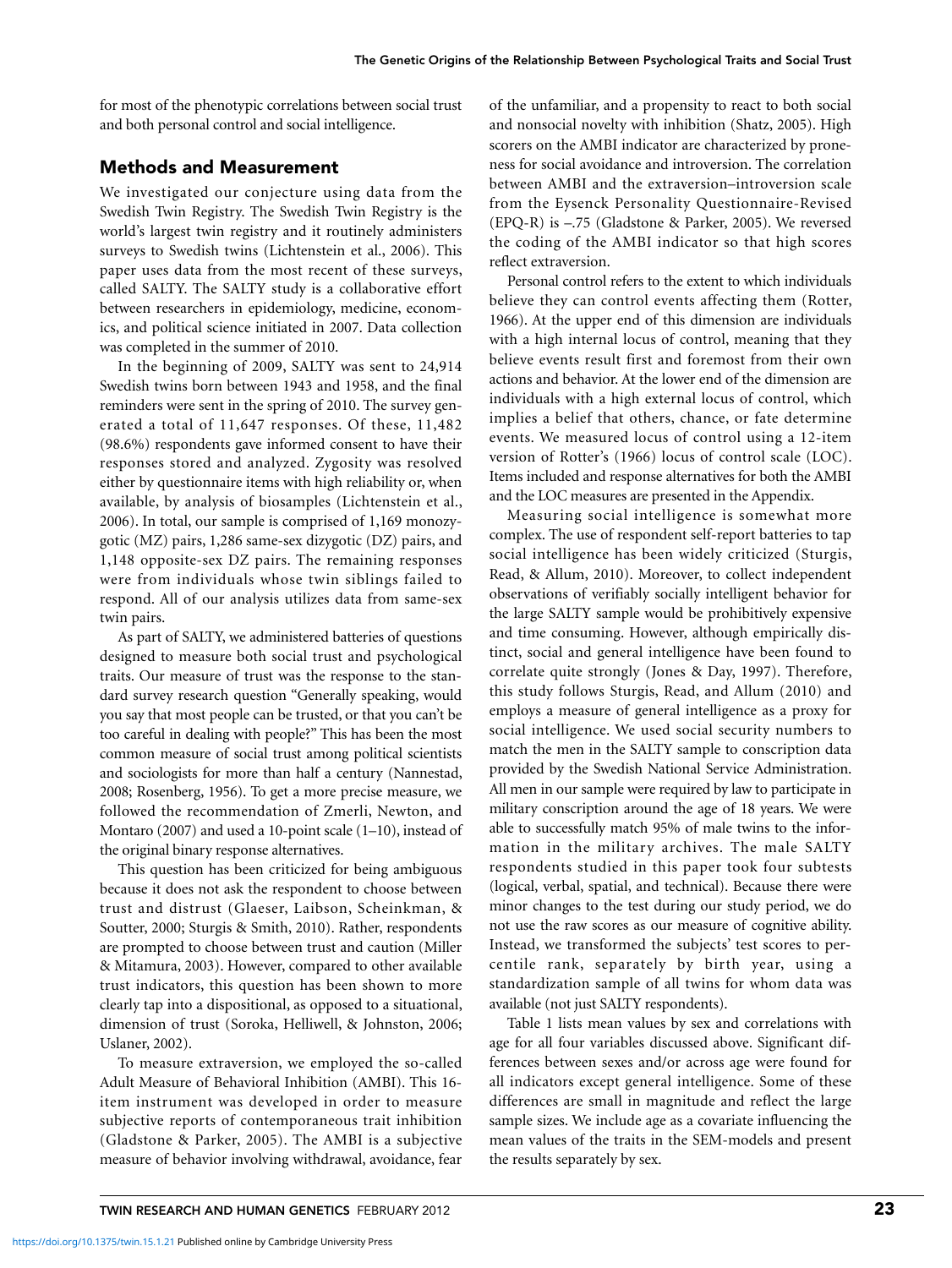| <b>TABLE 1</b>                |  |
|-------------------------------|--|
| <b>Descriptive Statistics</b> |  |

| $-0.00$ $-0.00$ $-0.00$ |                 |                 |                             |          |
|-------------------------|-----------------|-----------------|-----------------------------|----------|
| Variable                | Male<br>(SD)    | Female<br>(SD)  | $\mathsf{t}_{\mathsf{sex}}$ | r<br>age |
| Social trust            | 6.77<br>(2.19)  | 6.86<br>(2.21)  | $2.04*$                     | $-.03*$  |
| Personal control        | 17.36<br>(2.26) | 17.82<br>(2.23) | $10.75*$                    | $-.03*$  |
| Extraversion            | 33.51<br>(4.93) | 33.24<br>(5.07) | $-2.88*$                    | $-.06*$  |
| General intelligence    | 0.19<br>(0.94)  |                 |                             | 0.02     |

Note:  $SD =$  standard deviation;  $t =$  mean differences.

 $*$  p < 0.05, two-tailed tests.

## Univariate Results

As a first step in the analysis, Table 2 presents within-twinpair correlations for the measure of social trust and the three psychological traits. Correlations are significantly higher among MZ twins than for DZ twins in all traits, and for both males and females. Thus, as expected, social trust, extraversion, personal control, and cognitive ability seem to have a heritable component. Moreover, in many cases, the MZ correlations approach or even surpass twice the size of the DZ correlations, implying a very limited influence of the common environment.

Results from univariate structural equation models including additive genetic, shared, and nonshared environmental sources of variance are presented in Table 3. Easily accessible introductions to the univariate twin methodology are available in Fowler, Baker, and Dawes (2008) and Medland and Hatemi (2009). All results are obtained using maximum likelihood estimation on raw data in Mx (Neale, Boker, Xie, & Maes, 2004).

The point estimate for the C component is close to, or at, zero and is insignificant in all models. Accordingly, the fit statistics and model comparisons indicate that AE models fit best in all cases. That is, according to these estimates, the shared environment does not contribute to the resemblance regarding social trust or personalities within twin pairs.

The heritability estimates are significantly different from zero in all cases. The estimates for extraversion, personal control, and cognitive ability are similar to those reported in earlier studies (Bouchard & Loehlin, 2001; Bouchard & McGue, 2003; Goldsmith, 1983). Based on a sex limitation model, the genetic influence on extraversion is larger among females than males. More specifically, constraining the genetic effect to be equal across males and females significantly impairs the fit ( $\Delta \chi^2 = 6.59$ ,  $p = .01$ ).

Turning to social trust, the heritability estimates are consistent across sexes. Moreover, the magnitudes of the estimates are similar to the ones reported in studies on samples of twins from Australia (Sturgis, Read, Hatemi, et al., 2010), Japan (Hiraishi et al., 2008), Canada (Jang et al., 1998; Jang et al., 2002), and Germany (Jang et al., 1998; Jang et al., 2002). Thus, our results, which are based on a sample drawn from a different cultural and institutional context, provide confirmation of earlier studies on the heritability of trust.

## Bivariate Results

We conjecture that social trust should be related to extraversion, personal control, and social intelligence and that most of these correlations should be accounted for by genetic influences. As an initial step in testing this conjecture, Table 4 presents the phenotypic correlations between

| .                        |                   |                      |                |            |            |
|--------------------------|-------------------|----------------------|----------------|------------|------------|
| <b>Twin Correlations</b> |                   |                      |                |            |            |
| Variable                 | MZ twins          | DZ twins             | p (difference) | <b>NMZ</b> | <b>NDZ</b> |
| <b>FEMALES</b>           |                   |                      |                |            |            |
| Social trust             | .37<br>[.31, .44] | .19<br>[.12, .26]    | < .001         | 667        | 725        |
| Extraversion             | .53<br>[.48, .58] | .17<br>[.10, .24]    | < .001         | 675        | 724        |
| Personal control         | .30<br>[.23, .36] | .14<br>[.06, .21]    | < .01          | 652        | 693        |
| <b>MALES</b>             |                   |                      |                |            |            |
| Social trust             | .35<br>[.28, .43] | .19<br>[.10, .28]    | < .05          | 463        | 495        |
| Extraversion             | .39<br>[.30, .46] | .22<br>[.13, .30]    | $<.01$         | 460        | 499        |
| Personal control         | .29<br>[.21, .37] | .08<br>$[-.01, .17]$ | $<.01$         | 453        | 487        |
| General intelligence     | .78<br>[.74, .82] | .46<br>[.39, .53]    | < .001         | 429        | 461        |

Note: [95% confidence interval]; MZ = monozygotic; DZ = dizygotic.

TARI F 2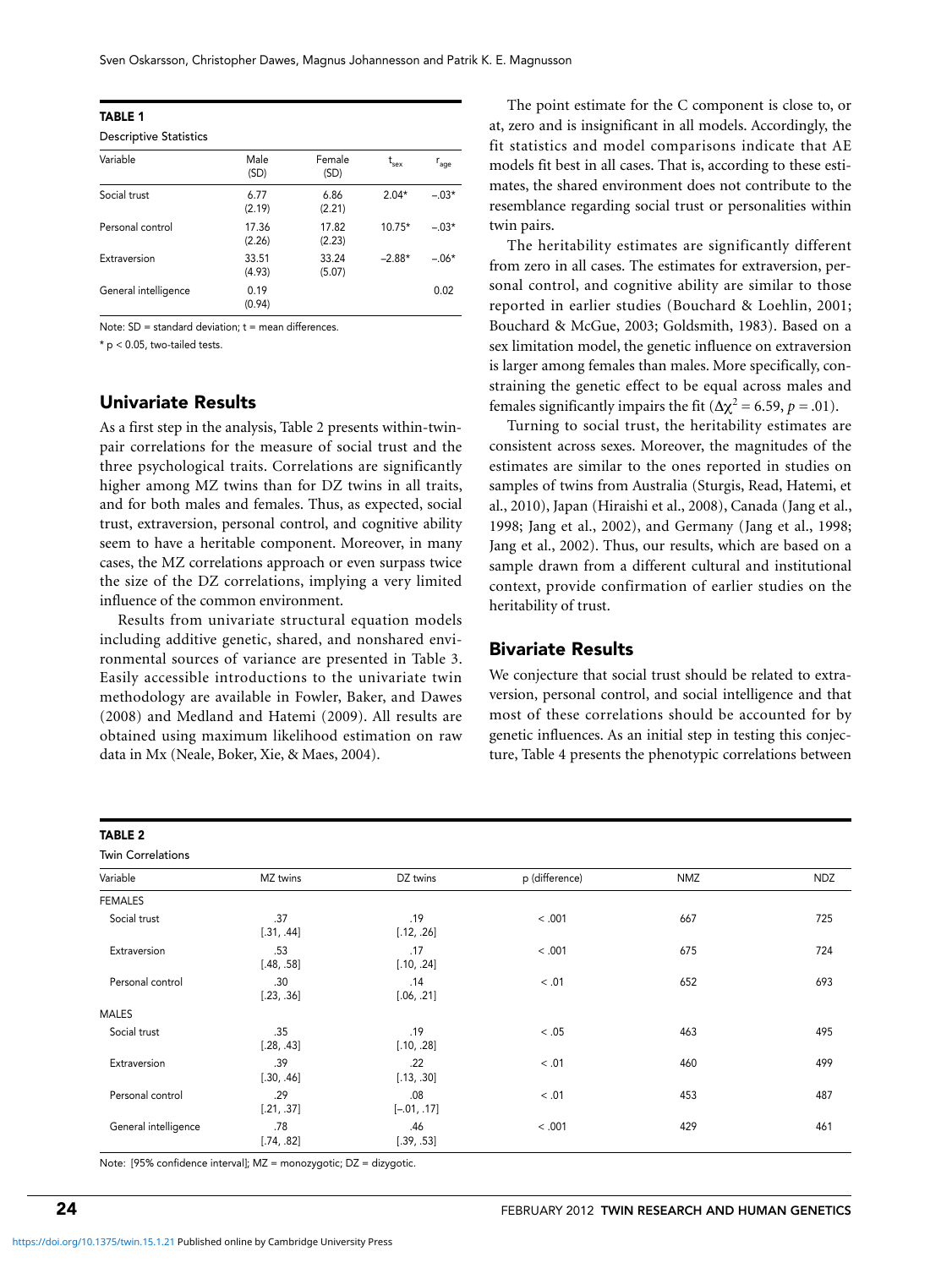| Univariate Results   |                   |                               |                   |           |                    |
|----------------------|-------------------|-------------------------------|-------------------|-----------|--------------------|
| Variable             | Heritability      | Common env.                   | Unique env.       |           |                    |
|                      | A                 | $\mathsf C$                   | Ε                 | $-2LL$    | $p(\Delta \chi^2)$ |
| Females              |                   |                               |                   |           |                    |
| Social trust         | .39<br>[.24, .44] | .00.<br>[.00, .11]            | .61<br>[.56, .68] | 12,236.37 |                    |
|                      | .39<br>[.33, .44] | —                             | .61<br>[.56, .67] | 12,236.37 | 1.00               |
| Extraversion         | .50<br>[.43, .55] | .00<br>[.00, .05]             | .50<br>[.45, .55] | 16,912.53 |                    |
|                      | .50<br>[.45, .55] | —                             | .50<br>[.45, .55] | 16,912.53 | 1.00               |
| Personal control     | .29<br>[.13, .36] | .00<br>[.00, .13]             | .71<br>[.64, .77] | 12,178.23 |                    |
|                      | .29<br>[.23, .36] |                               | .71<br>[.64, .77] | 12,178.23 | 1.00               |
| Males                |                   |                               |                   |           |                    |
| Social trust         | .33<br>[.10, .42] | .03<br>[.00, .20]             | .65<br>[.58, .73] | 8,335.78  |                    |
|                      | .35<br>[.28, .42] |                               | .65<br>[.58, .73] | 8,335.84  | .81                |
| Extraversion         | .34<br>[.12, .45] | .04<br>[.00, .22]             | .62<br>[.55, .70] | 11,524.77 |                    |
|                      | .39<br>[.32, .46] |                               | .61<br>[.54, .68] | 11,524.96 | .66                |
| Personal control     | .26<br>[.11, .34] | .00<br>[.00, .11]             | .74<br>[.66, .81] | 8,509.17  |                    |
|                      | .26<br>[.19, .34] | —<br>$\overline{\phantom{0}}$ | .74<br>[.66, .81] | 8,509.17  | 1.00               |
| General intelligence | .68<br>[.54, .81] | .12<br>[.00, .25]             | .21<br>[.18, .24] | 4,320.34  |                    |
|                      | .80<br>[.76, .82] |                               | .20<br>[.18, .24] | 4,322.94  | .11                |

### TABLE 3

Univariate Results

Note: [95% confidence interval]. -2LL = -2\*Log Likelihood for the full model and a model in which the c-path is dropped. The p-value is associated with a hypothesis test of the difference in likelihoods ( $\chi^2$  with one degree of freedom).

social trust and the three psychological traits. Our expectations are borne out by the results in Table 4.

The correlations range between .19 and .32 and are statistically significant. For both men and women, individuals scoring high on personal control and extraversion are more trusting. Also, among men, there is a clear positive relationship between general intelligence and trusting attitudes. These results render support for earlier studies showing a link between social trust and extraversion (Hiraishi et al., 2008), personal control (Uslaner, 2002), and general intelligence (Sturgis, Read, & Allum, 2010), respectively. Among these three studies, only Hiraishi et al. (2008) reports correlation coefficients that are directly comparable to the estimates in Table 4. Hiraishi et al. (2008) found that the correlation between extraversion and the trust facet from the agreeableness factor amounted to .36.

To further investigate the relationship between the three psychological traits and social trust, we need to decompose these phenotypic correlations into their genetic and environmental components. We employ bivariate Cholesky decomposition in order to estimate the amount of covariation between social trust and the psychological traits that can be accounted for by a common genetic source (Evans, Gillespie, & Martin, 2002; Loehlin, 1996; Medland & Hatemi, 2009; Neale et al., 2004). A schematic example of a bivariate Cholesky decomposition is provided in Figure 1. Because we want to estimate the amount of variation in social trust that can be accounted for by the psychological traits, we treat trust as the outcome variable in the models.

We will use the estimates from the bivariate models to investigate the links between genes, social trust, and psy-

#### TABLE 4

Phenotypic Correlations: Psychological Traits and Social Trust

|                      | Females | Males  |
|----------------------|---------|--------|
| Extraversion         | $.32*$  | $.27*$ |
| Personal control     | $.19*$  | $.20*$ |
| General intelligence |         | $.25*$ |

Note: \*p < .01, two-tailed tests.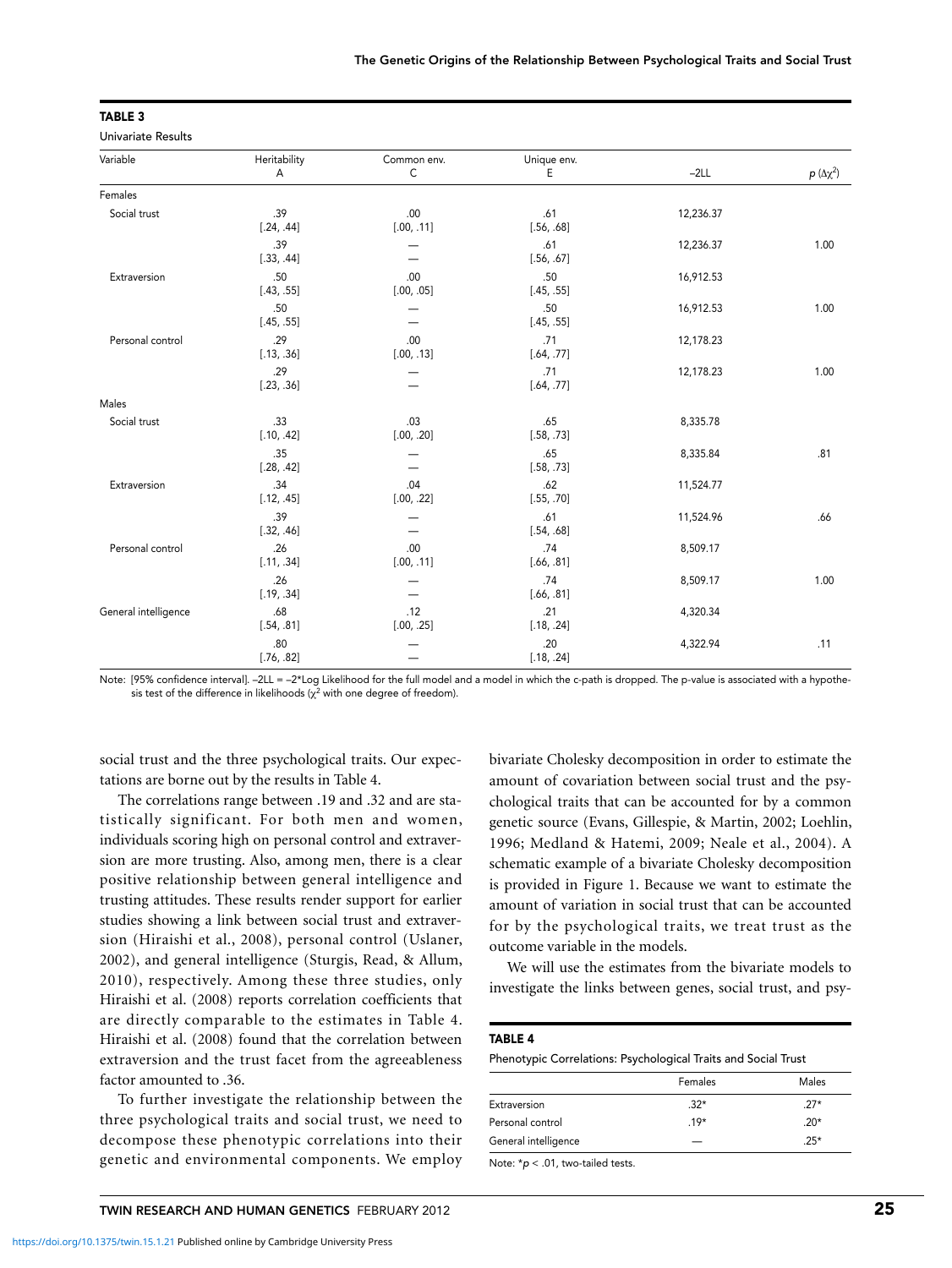chological traits in three ways. First, using bivariate Cholesky decomposition (panel (i) in Figure 1), we can estimate the extent to which the variance in social trust can be accounted for by the same genetic (A), common environmental (C), and unique environmental factors (E) influencing other psychological measures. Thus,  $A_1$  in Figure 1 is the sole genetic cause of Trait 1 via path  $a_{11}$  and a partial cause of Trait 2 via path  $a_{21}$ .  $A_2$ , then, represents the genetic variance in Trait 2 via path  $a_{22}$  independent of  $A_1$ . Similarly,  $C_1$  and  $E_1$  represent the common and unique environmental causes of Trait 1 via paths  $c_{11}$  and  $e_{11}$ , and the corresponding partial causes of Trait 2 via paths  $c_{21}$  and  $e_{21}$ , whereas  $C_2$  and  $E<sub>2</sub>$  are the common and unique environmental causes of Trait 2 via path  $c_{22}$  and  $e_{22}$ , independent of  $C_1$  and  $E_1$ . Consequently, large and significant estimates of  $a_{21}$  suggest that the first genetic factor  $(A_1)$  influences both the psychological trait in focus and social trust.

The parameter estimates generated by this initial Cholesky decomposition can also be used to construct other quantities of interest represented by a so-called correlated factors model (panel (ii) in Figure 1). Above all, estimates of the correlations across the latent components

(i)



#### FIGURE 1

Bivariate Cholesky decomposition and the correlated factors model. Note the two alternative bivariate behavior genetic models, (i) Cholesky, and (ii), correlated factors. In the squares are the two observed variables; in the circles are the three latent variance components, additive genetic (A), common environment (C), and unique environment (E).

 $(r_A, r_C,$  and  $r_E$ ) are provided. The genetic correlation  $(r_A)$  is a measure of the degree to which the genetic endowments of two traits covary and is obtained by dividing the genetic covariance between the two traits by the square root of the product of their genetic variances ( $r_c$  and  $r_E$  are defined analogously):

$$
r_{A} = \frac{a_{11}a_{21}}{\sqrt{a_{11}^{2}(a_{21}^{2} + a_{22}^{2})}}
$$
 (1)

The square of the genetic correlation ( $R_A^2 = r_A^2$ ) can be interpreted as the  $R^2$  from a regression of the genetic endowment of social trust on the genetic endowment of a psychological trait (extraversion, personal control, or general intelligence). Thus, the square of the genetic correlation is a direct measure of the genetic overlap between social trust and the psychological trait. A squared genetic correlation equal to zero means that the two traits are influenced by completely different genes, whereas a squared correlation of 1 implies that the same genetic endowment influences both traits.

A third quantity of interest is the share of the total phenotypic correlation accounted for by genetic factors. Similar to the univariate case in which we decompose the phenotypic variance, we can also decompose the covariation between two traits into additive genetic, shared environmental, and unique environmental components. This measure provides the share, or proportion, of this covariation that can be explained by additive genetic factors ( $prop_A$ ). The share of the total phenotypic correlation accounted for by genetic factors is defined as:

$$
prop_A = \frac{r_A \sqrt{a_{11}^2(a_{21}^2 + a_{22}^2)}}{r}
$$
 (2)

where the phenotypic correlation  $(r)$  can be written as:

$$
r = r_A \sqrt{a_{11}^2(a_{21}^2 + a_{22}^2)} + r_C \sqrt{c_{11}^2(c_{21}^2 + c_{22}^2)} + r_E \sqrt{c_{11}^2(c_{21}^2 + c_{22}^2)} \tag{3}
$$

Large estimates of  $prop_A$  tell us that the covariation between a particular psychological trait and social trust is mainly driven by genetic factors.

Table 5 displays the standardized path coefficients, the share of the total phenotypic correlation accounted for by genetic factors, and the squared genetic correlation for females and males. Because the univariate results indicate that the shared environment exerts little or no influence on extraversion, personal control, general intelligence, and social trust, we have constrained the paths  $c_{11}$ ,  $c_{21}$ , and  $c_{22}$ to zero. As is evident from the results presented in Table 6, this restriction did not significantly worsen the fit in any of the five models.

Looking first at the individual genetic path coefficients in Table 5, all of these are significantly different from zero, which indicates that the genetic sources of the psychologi-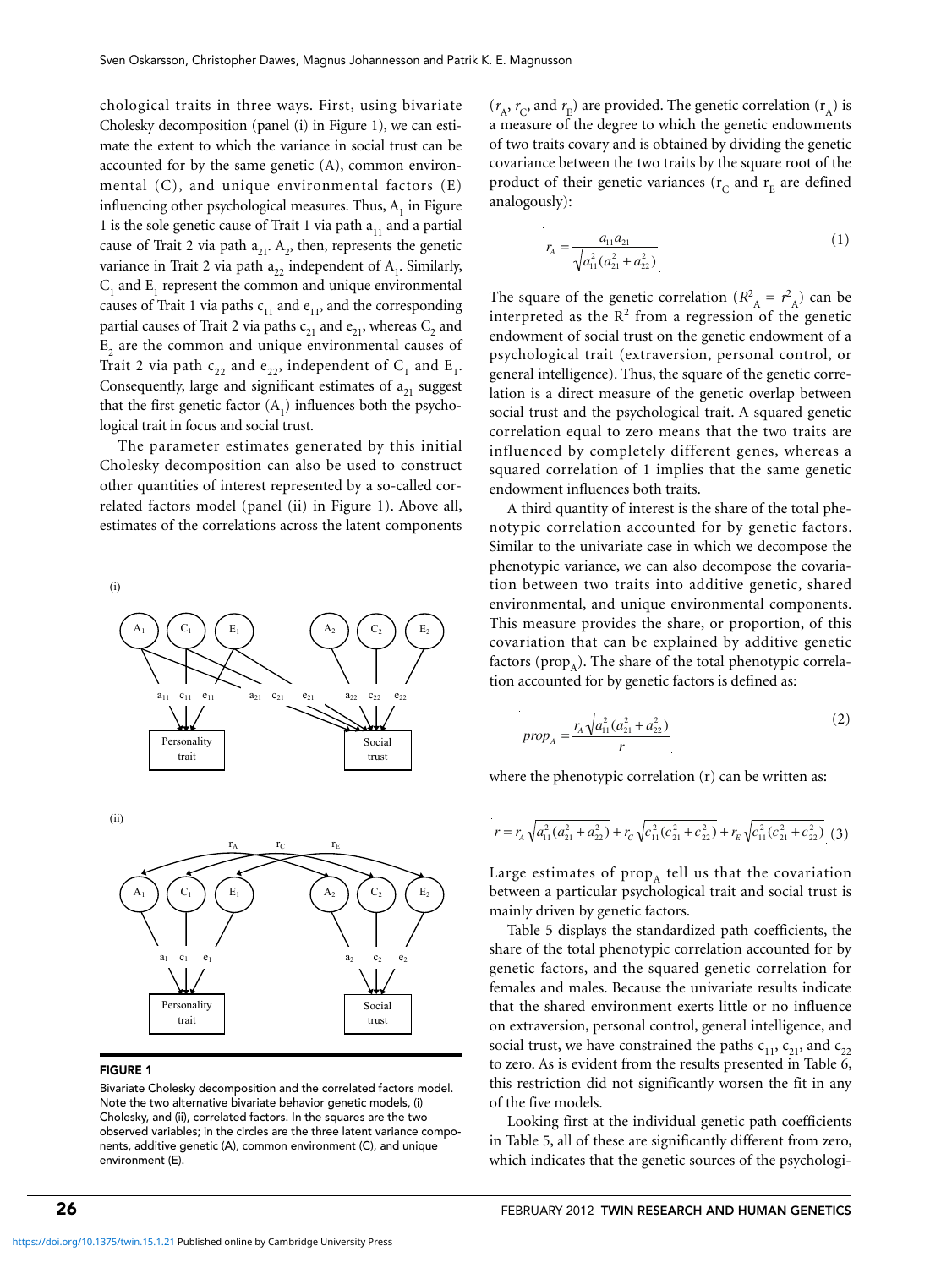#### TABLE 5

Bivariate Cholesky Results for Psychological Traits and Social Trust

| Model                               | $a_{11}$   |            | $c_{11}$ |          | $e_{11}$      |            |             | $R_A^2$    |
|-------------------------------------|------------|------------|----------|----------|---------------|------------|-------------|------------|
|                                     | $a_{21}$   | $a_{22}$   | $c_{21}$ | $C_{22}$ | $e_{21}$      | $e_{22}$   | $prop_A$    |            |
| Females                             |            |            |          |          |               |            |             |            |
| Extraversion → Social trust         | .71        |            |          |          | .70           |            | .70         | .20        |
|                                     | [.67, .74] |            |          |          | [.67, .74]    |            | [.56, .83]  | [.12, .30] |
|                                     | .28        | .55        |          |          | .12           | .77        |             |            |
|                                     | [.22, .34] | [.50, .60] |          |          | [.07, .18]    | [.74, .81] |             |            |
| Personal control → Social trust     | .54        |            |          |          | .84           |            | .84         | .24        |
|                                     | [.48, .60] |            |          |          | [.80, .88]    |            | [.62, 1.07] | [.12, .40] |
|                                     | .30        | .54        |          |          | .04           | .78        |             |            |
|                                     | [.21, .39] | [.47, .60] |          |          | $[-.01, .09]$ | [.75, .82] |             |            |
| Males                               |            |            |          |          |               |            |             |            |
| Extraversion → Social trust         | .62        |            |          |          | .78           |            | .38         | .06        |
|                                     | [.56, .58] |            |          |          | [.74, .83]    |            | [.15, .58]  | [.01, .15] |
|                                     | .15        | .58        |          |          | .19           | .78        |             |            |
|                                     | [.06, .23] | [.51, .63] |          |          | [.13, .26]    | [.74, .82] |             |            |
| Personal control → Social trust     | .51        |            |          |          | .86           |            | .87         | .24        |
|                                     | [.43, .58] |            |          |          | [.81, .90]    |            | [.57, 1.20] | [.10, .47] |
|                                     | .29        | .52        |          |          | .03           | .80        |             |            |
|                                     | [.19, .41] | [.41, .59] |          |          | $[-.04, .29]$ | [.76, .85] |             |            |
| General intelligence → Social trust | .89        |            |          |          | .45           |            | .88         | .16        |
|                                     | [.87, .91] |            |          |          | [.42, .49]    |            | [.75, 1.02] | [.09, .24] |
|                                     | .24        | .55        |          |          | .06           | .80        |             |            |
|                                     | [.18, .30] | [.48, .61] |          |          | $[-.01, .13]$ | [.75, .84] |             |            |

Note: [95% confidence interval]

cal traits also influence social trust. The results for the personal control–social trust models are consistent across sexes. The path coefficients  $(a_{21})$  estimating the shared additive genetic component of the psychological trait to social trust are of similar size among men (0.29) and women (0.30). The same conclusion also holds for the unique environmental path  $e_{21}$ .

However, the social trust models indicate that the genetic covariation  $(a_{21})$  between extraversion and social trust is almost twice as large for females (.28), compared to that for males (0.15). Constraining these path coefficients to be equal across sexes in a pooled model significantly weakens the model fit ( $\Delta \chi^2 = 6.77$ ,  $p = .009$ ).

The same pattern is evident when looking at the estimates of the proportion of covariation that can be explained by additive genetic factors ( $prop_A$ ). The share of the phenotypic correlation attributable to genetic factors ranges from 70% to 90%. These estimates suggest that the relationships between social trust and the three psychological traits are largely driven by common genetic sources. The only exception is, once again, the relationship between extraversion and social trust among men, which, to a greater extent, can be explained by nonshared environmental factors (0.62), compared to genetic factors (0.38).

Further insight into the relationship between the three psychological traits and social trust is provided by the squared genetic correlation coefficient. The amount of genetic variance in social trust shared with the three psychological traits is large in magnitude and statistically significant across all five models. For both men and women, personal control accounts for 24% of the genetic variance in social trust. Among men, the social trust indicator shares 16% of its genetic variance with the measure of general intelligence. However, for extraversion, the results differ by sex. Whereas extraversion accounts for one-fifth of the genetic variance among women, the corresponding result for men is a meager 6%. The results for extraversion among women are consistent with the findings of Hiraishi et al. (2008).

Estimates of  $R_A^2$  from bivariate models do not quantify how much of the total variation in social trust can be attributed to the combined influence of extraversion, personal control, and general intelligence. To estimate the amount of genetic variance jointly accounted for by these three traits, we utilize a multivariate model (results not shown). The ordering of the variables in a multivariate Cholesky model is crucial for the interpretation of the individual path coefficients and should be grounded in theoretical arguments. However, because this analysis focuses on the amount of variance shared by the three psychological factors and social trust rather than on estimating the specific path coefficients, the ordering of the variables is not of crucial importance. In the four-variate model for males (extraversion  $\rightarrow$  personal control  $\rightarrow$  general intelligence  $\rightarrow$  social trust) the three psychological traits account for 30% of the genetic variance in social trust. In the trivariate model for females (extraversion <sup>→</sup>personal control → social trust), extraversion and personal control jointly account for 29% of the genetic influence on trust.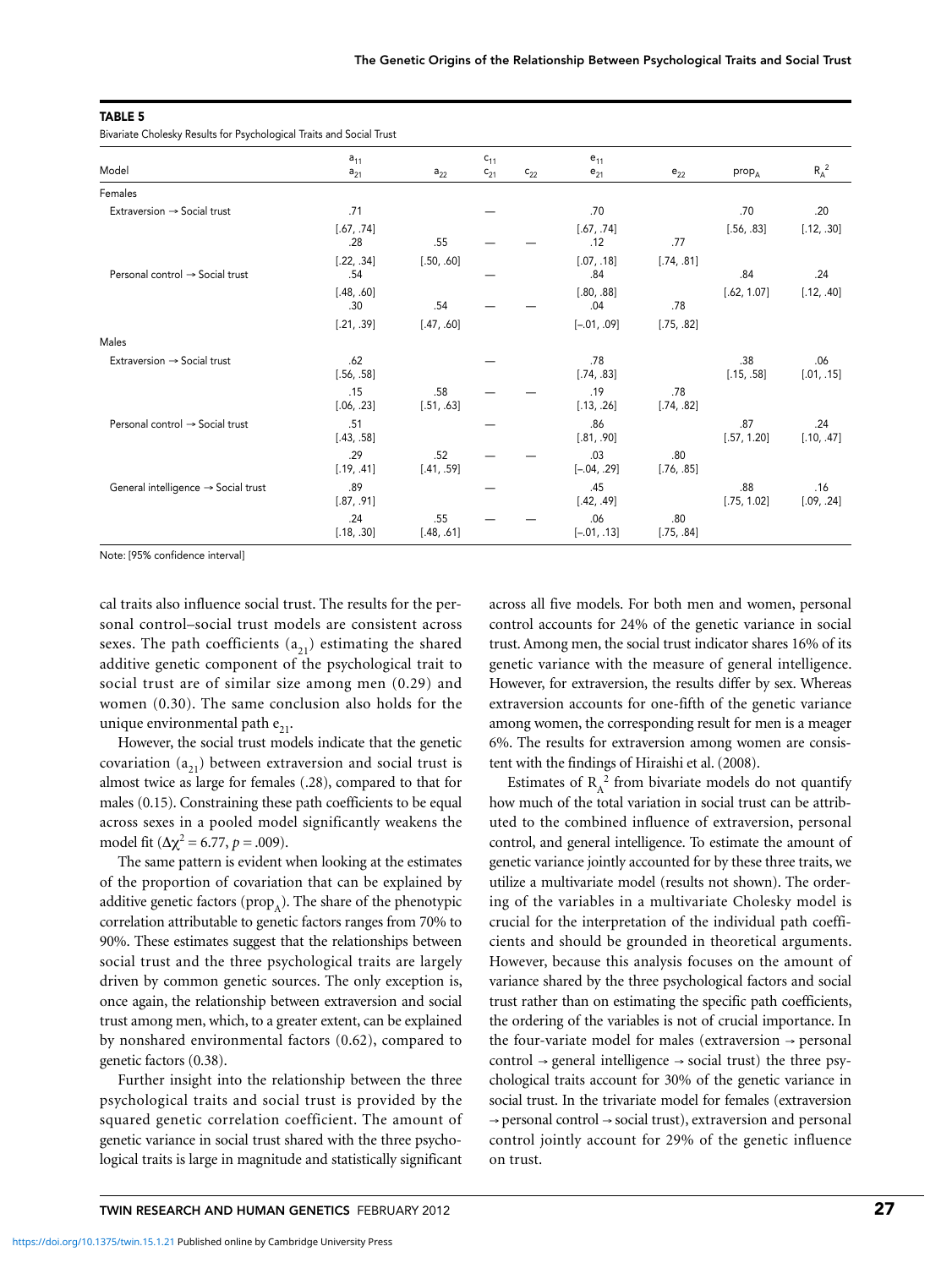| TABLE 6                               |                      |                      |
|---------------------------------------|----------------------|----------------------|
| <b>Bivariate Model Fit Statistics</b> |                      |                      |
|                                       | $\sim$ $\sim$ $\sim$ | $\sim$ $\sim$ $\sim$ |

| Model                                           | -211<br><b>ACE</b> | $-211$<br>$ci = 0$ | $p(\Delta \chi^2)$ |
|-------------------------------------------------|--------------------|--------------------|--------------------|
| Females                                         |                    |                    |                    |
| Extraversion $\rightarrow$ Social trust         | 28,935.47          | 28,935.47          | 1.00               |
| Personal control $\rightarrow$ Social trust     | 24.311.93          | 24.311.93          | 1.00               |
| <b>MALES</b>                                    |                    |                    |                    |
| Extraversion $\rightarrow$ Social trust         | 19.742.80          | 19.743.64          | .84                |
| Personal control $\rightarrow$ Social trust     | 16,784.33          | 16,784.82          | .92                |
| General intelligence $\rightarrow$ Social trust | 12,555.17          | 12,560.79          | .13                |
|                                                 |                    |                    |                    |

Note: –2LL = –2\*Log Likelihood for the full model and a model in which all three c-paths are dropped. The -value is associated with a hypothesis test of the difference in likelihoods ( $\chi^2$  with three degrees of freedom).

# **Discussion**

The empirical results of this study are consistent with the expectations outlined in the introduction. In line with previous results, we found that social trust is heritable. Our estimates of the additive genetic component in social trust were consistent across the sexes — 0.33 for males and 0.39 for females — and similar to the results reported in Jang et al. (1998), Jang et al. (2002), Hiraishi et al. (2008), and Sturgis, Read, Hatemi, et al. (2010). Thus, we provide further evidence, based on a new sample and national context, that trust is influenced both by environmental and genetic factors.

Our univariate results also improve on these earlier studies because we utilize a different measure of social trust. All the studies referred to above employ all, or a subset, of the eight items comprising the trust facet from the Revised NEO Personality Inventory (Costa & McCrae, 1995). The item used in this study has been included in countless surveys around the world since the mid 1950s and has served as the most common measure of social trust among social scientists. To the best of our knowledge, the results in Table 3 provide the first support for a heritable component of this well-known survey item.

The primary contribution of this study is to better understand the genetic and environmental roots of the relationship between social trust and psychological traits. We hypothesized, based on the emancipation theory of trust and earlier empirical findings, that three psychological traits — extraversion, personal control, and social intelligence — are related to social trust. We also found moderately strong phenotypic correlations between our three psychological traits and the social trust indicator. These results deserve highlighting in their own right because there are very few studies of the relationship between psychological traits and social trust.

Moreover, in all but one case (the relationship between extraversion and social trust for males), our results showed that genetic factors account for between 70% and 90% of the correlations between the psychological traits and trust. Thus, we find strong evidence that most of the

relationship between the three traits and social trust can be explained by a common genetic factor. Further, extraversion, personal control, and general intelligence (only among men) jointly account for a substantial proportion (around 30%) of the total genetic influence on social trust.

Before concluding, we would like to point out some caveats regarding our analysis. It is important to note that we utilize cross-sectional data in this study and, therefore, cannot test for causal mechanisms mediating the effect of genes on social trust. Evidence of a common genetic source for the psychological traits and social trust is consistent with, but does not prove, causal mediation. Instead, significant estimates of the genetic correlation may be consistent with any of four different scenarios. First, it may be the case that genes influence the psychological traits, which, in turn, influence social trust. Second, the reverse may be true: genes influence social trust, which, in turn, affects the three psychological characteristics. The third possibility is reciprocal causation, in which the relationship between psychological traits and social trust has a nonrecursive causal structure. Finally, it is also possible that the same set of genes influences social trust and the psychological traits independently — a relationship known as pleiotropy.

These competing causal hypotheses can, in principle, be tested with cross-sectional twin data (Duffy & Martin, 1994; Gillespie, Zhu, Neale, Heath, & Martin, 2003; Heath et al., 1993). For instance, in a recent study, Verhulst, Hatemi, and Eaves (in press) employ a direction of causation (DOC) structural model to investigate the relationship between psychological traits and political ideology. The findings they report run counter to the assumed causal structure of psychological traits influencing political attitudes. Instead, their results suggest that the correlation between psychological traits and political attitudes, in some instances, is a function of reversed causality (attitudes causing traits) and, in other instances, reflects an innate common underlying genetic factor (pleiotropy).

However, the DOC model imposes restrictive assumptions. Above all, testing a causal hypothesis using cross-sectional data requires significantly different heritabilities in the variables (Gillespie et al., 2003). With the exception of general intelligence, our univariate model results suggest that both social trust and the psychological traits have quite similar heritabilities. Thus, the data we use do not permit a clear test of the direction of causality.

Another caveat is that some of the measures used in this study suffer from limitations. Above all, social intelligence is measured with scores from tests of cognitive ability. Although cognitive ability and social intelligence are positively correlated, they are still distinct constructs. Also, using a single item as a measure of social trust may be problematic. However, although the single item strategy precludes assessment of the reliability of the social trust indicator, the indicator we use is by far the most widely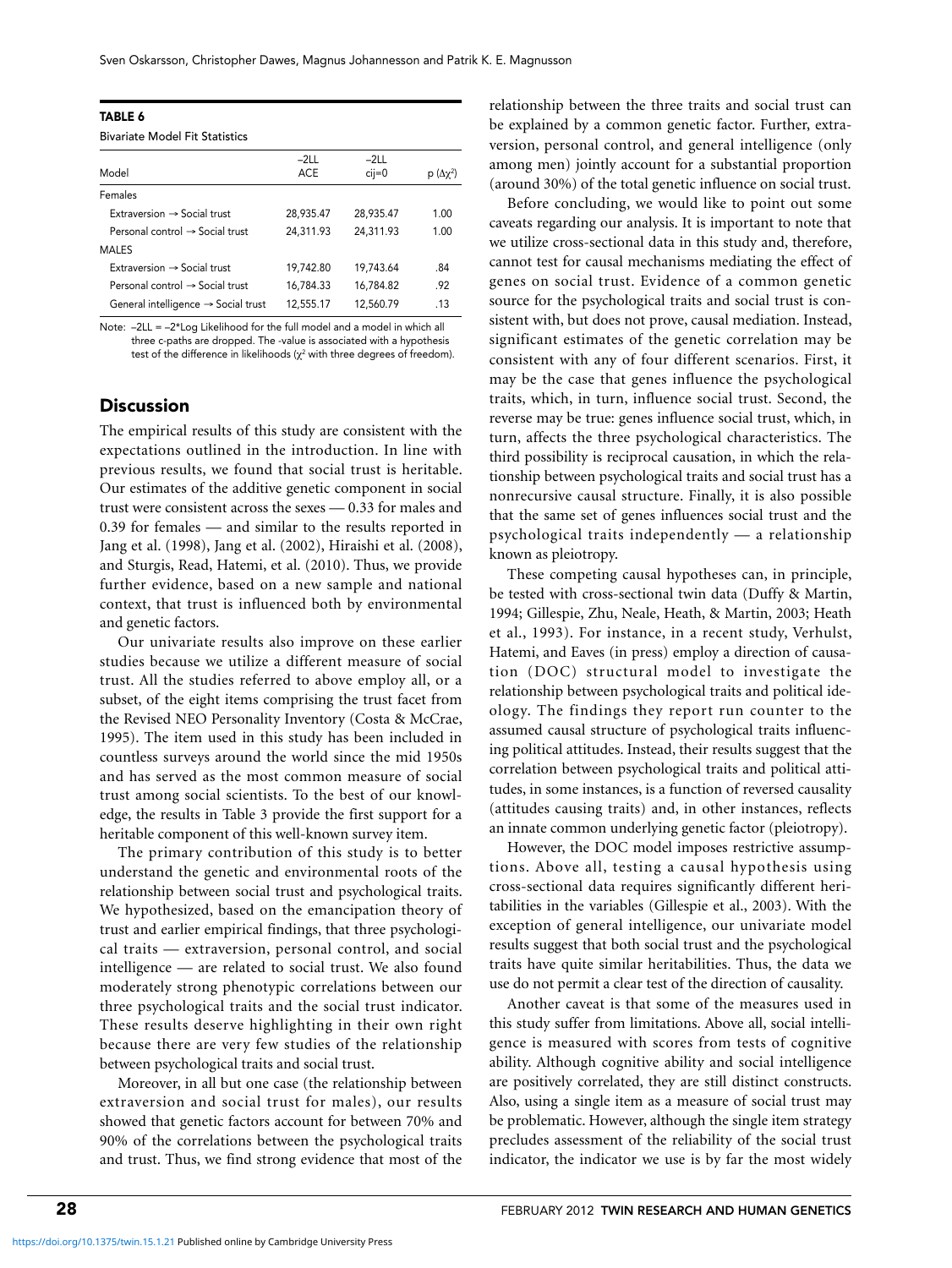used measure of social trust among social scientists and, therefore, interesting in its own right.

The estimates presented in this article and the caveats discussed above also provide a departure point for future research. Above all, our study can only offer a first step in the search for the etiology of social trust. Future studies should employ different designs in order to unravel the causal pathways between the variables. To test the claim that psychological traits mediate the influence of genes on trust, these studies should include panel data on the variables of interest. Future work should also include better measures of some of the psychological traits in focus here. Extraversion is measured with a behavioral inhibition scale. Although highly correlated with well-known measures of extraversion, there is reason to suspect that the scale also is related to the neuroticism dimension (Shatz, 2005). More importantly, our proxy for social intelligence is less than ideal. We did succeed in replicating the positive relationship between general intelligence and social trust reported in Sturgis, Read, and Allum (2010). However, both that study and the analysis in this paper rely on the assumption that cognitive ability tests are an acceptable proxy for social intelligence.

Finally, we have only accounted for part of the heritable variation in social trust. According to our results, extraversion, personal control, and general intelligence share some 30% of the genetic component in social trust. Consequently, the remaining 70% constitutes a "black box". Part of this variation may be due to measurement errors. The fact that earlier studies have reported an increase in heritability estimates from 0.3–0.4 to 0.5–0.66 when measurement error was taken into account suggests there may be a substantial degree of measurement error in trust indicators (Jang et al., 1998; Sturgis, Read, Hatemi et al., 2010). However, it is also likely the case that the three psychological traits examined in this study do not exhaust the list of possible correlates of social trust. Additional correlates must be identified and included in future studies in order to better understand the causal pathways between genes and social trust.

# Acknowledgments

We thank the Jan Wallander and Tom Hedelius Foundation (grant P2008-0072:1), the Swedish Council for Working Life and Social Research (grant 2006-1623), and the Swedish Research Council (grant 2009-1713) for financial support. The Swedish Twin Registry is supported by grants from the Swedish Research Council and The Ministry for Higher Education. We also thank Asbjørn Sonne Nørgaard, Robert Klemmensen, and Peter Hatemi for funding the printing costs for this issue. Finally, we are grateful to two anonymous reviewers for valuable comments.

#### References

- Alesina, A., & La Ferrara, E. (2002). Who trusts others? *Journal of Public Economics, 85,* 207–234.
- Bouchard, T., & Loehlin, J. (2001). Genes, personality, and evolution. *Behavior Genetics, 31,* 23–73.
- Bouchard, T., & McGue, M. (2003). Genetic and environmental influences on human psychological differences. *Journal of Neurobiology, 54,* 4–45.
- Cesarini, D., Dawes, C., Fowler, F., Johannesson, M., Lichtenstein, P., & Wallace, B. (2008). Heritability of cooperative behavior in the trust game. *Proceedings of the National Academy of Sciences, 105*, 3721–3726.
- Cook, K., Hardin, R., & Levi, M. (2005). *Cooperation without trust?* New York: Russell Sage. Foundation.
- Costa, P., & McCrae, R. (1995). Domains and facets: Hierarchical personality assessment using the Revised NEO Personality Inventory. *Journal of Personality Assessment, 64*, 21–50.
- Delhey, J., & Newton, K. (2003). Who trusts? *European Studies, 5,* 93–137.
- Delhey, J., & Newton, K. (2005). Predicting cross-national levels of social trust. *European Sociological Review, 21,* 311–327.
- Dinesen, P. T. (2010). Upbringing, early experiences of discrimination and social identity: Explaining generalised trust among immigrants in Denmark. *Scandinavian Political Studies, 33,* 93–111.
- Dohmen, T., Falk, A., Huffman, D., & Sunde, U. (2008). *The intergenerational transmission of risk and trust attitudes.* Centre for Economic Policy Research, Discussion Paper No. DP6844.
- Duffy, D., & Martin, N. (1994). Inferring the direction of causation in cross-sectional twin data: Theoretical and empirical considerations. *Genetic Epidemiology, 11,* 483– 502.
- Evans, D., Gillespie, N., & Martin, N. (2002). Biometric genetics. *Biological Psychology, 61*, 33–51.
- Fowler, J., Baker, L., & Dawes, C. (2008). Genetic variation in political participation. *American Political Science Review, 102,* 233–248.
- Gillespie, N., Zhu, G., Neale, M., Heath, A., & Martin, N. (2003). Direction of causation modeling between crosssectional measures of parenting and psychological distress in female twins. *Behavior Genetics, 33,* 383–396.
- Gladstone, G., & Parker, G. (2005). Measuring a behaviourally inhibited temperament style. *Psychiatry Research, 135,* 133– 143.
- Glaeser, E. L., Laibson, D. I., Scheinkman, J. A., & Soutter, C. L. (2000). Measuring trust. *Quarterly Journal of Economics, 115,* 811–846.
- Goldsmith, H. (1983). Genetic influences on personality from infancy to adulthood. *Child Development, 54,* 331–355.
- Hayashi, N., Ostrom, E., Walker, J., & Yamagishi, T. (1999). Reciprocity, trust, and the sense of control: A cross-societal study. *Rationality and Society, 11*, 27–46.
- Heath, A., Kessler, R., Neale, M., Hewitt, J., Eaves, L., & Kendler, K. (1993). Testing hypotheses about direction of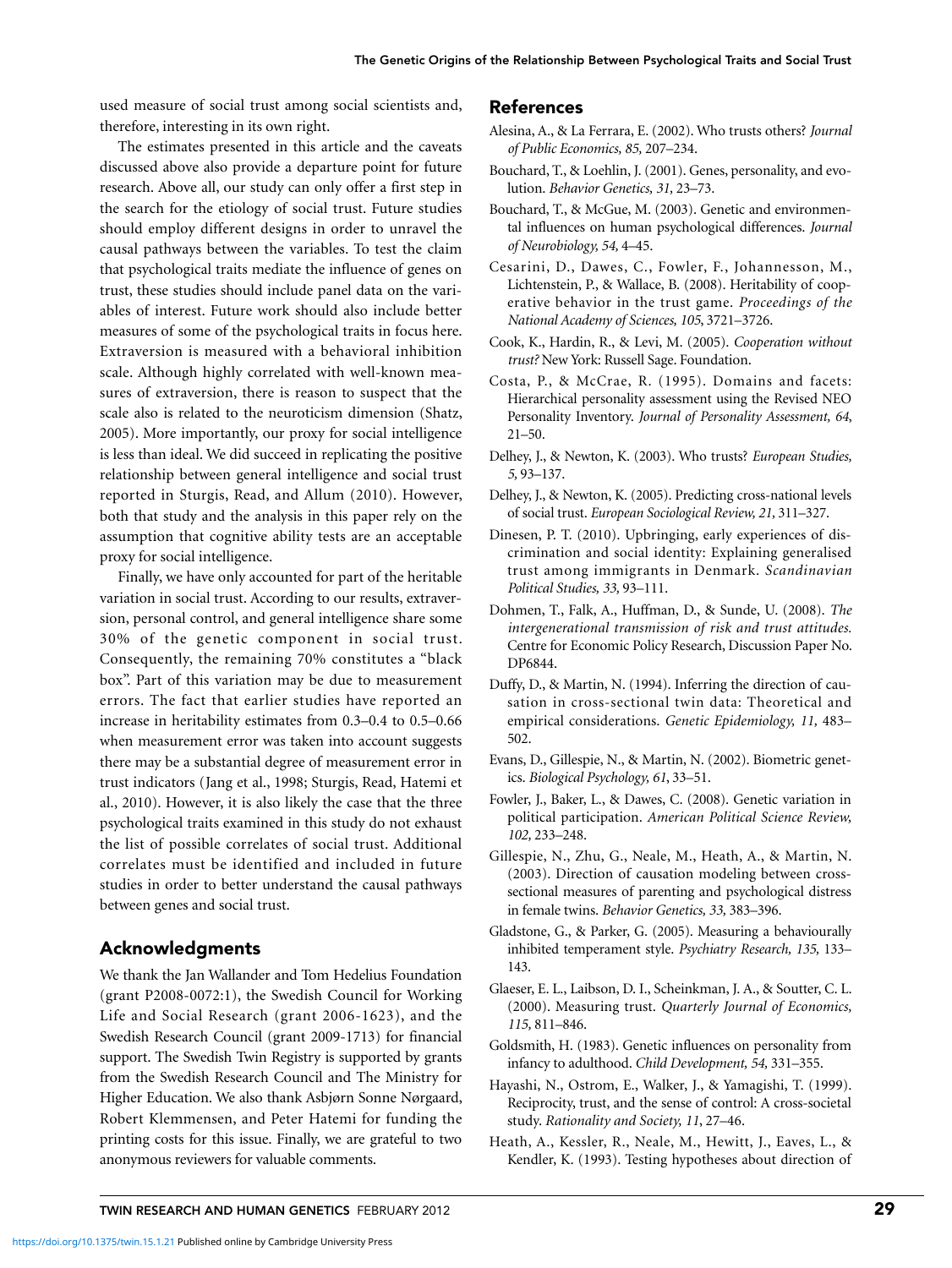causation using cross-sectional family data. *Behavior Genetics, 23,* 29–50.

- Hiraishi, K., Ando, J., & Ono, Y. (2004). General trust and individual differences on the Watson selection task with sharing-rule. *Psychologia, 47,* 226–237.
- Hiraishi, K., Yamagata, S., Shikishima, C., & Ando, J. (2008). Maintenance of genetic variation in personality through control of mental mechanisms: A test of trust, extraversion, and agreeableness. *Evolution and Human Behavior, 29,* 79–85.
- Jang, K., Livesley, J., Angleitner, A., Riemann, R., & Vernon, P. (2002). Genetic and environmental influences on the covariance of facets defining the domains of the fivefactor model of personality. *Personality and Individual Differences, 33,* 83–101.
- Jang, K., McCrae, R., Angleitner, A., Riemann, R., & Livesley, J. (1998). Heritability of facet-level trait in a cross-cultural twin sample: Support for a hierarchical model of personality. *Journal of Personality and Social Psychology, 74,* 1556–1565.
- Jones, K., & Day, J. (1997). Discrimination of two aspects of cognitive-social intelligence from academic intelligence. *Journal of Educational Psychology, 89,* 486–497.
- Kosfeld, M., Heinrichs, M., Zak, P., Fischbacher, U., & Fehr, E. (2005). Oxytocin increases trust in humans. *Nature, 435*, 673–676.
- LePine, J., & Van Dyne, L. (2001). Voice and cooperative behavior as contrasting forms of contextual performance: Evidence of differential relationships with big five personality characteristics and cognitive ability. *Journal of Applied Psychology, 86,* 326–336.
- Lichtenstein, P., Sullivan, P., Cnattingius, S., Gatz, M., Johansson, S., Carlström, E., Björk, C., Svartengren, M., Wolk, A., Klareskog, L., de Faire, U., Schalling, M., Palmgren, J., & Pedersen, N. (2006). The Swedish Twin Registry in the third millennium: An update. *Twin Research, 9,* 875–882.
- Loehlin, J. (1996). The Cholesky approach. *Behavior Genetics, 26,* 65–69.
- Medland, S., & Hatemi, P. (2009). Political science, biometric theory and twin studies: An introduction. *Political Analysis, 17,* 191–214.
- Miller, A, & Mitamura, T. (2003). Are surveys on trust trustworthy? *Social Psychology Quarterly, 66,* 62–70.
- Nannestad, P. (2008). What have we learned about generalized trust, if anything? *Annual Review of Political Science, 11*, 413–436.
- Neale, M., Boker, S., Xie, G., & Maes, H. (2004). *Mx: Statistical modeling*. Richmond, VA: VCU Department of Psychiatry.
- Newton, Kenneth. (1999). Social capital and democracy in modern Europe. In J. Van Deth, M. Maraffi, K. Newton & P. F. Whiteley (Eds.), *Social capital and European democracy* (pp. 3–22). London: Routledge.
- North, D. (1990). *Institutions, institutional change, and economic performance*. New York: Cambridge University Press.
- Öberg, P. O., Svensson, T., & Öberg, T. (2011). Similarity versus homogeneity: Contextual effects in explaining trust. *European Political Science Review, 3,* 345–369.
- Oskarsson, S., Svensson, T., & Öberg, P. O. (2009). Power, trust, and institutional constraints. *Rationality & Society, 21,* 171–195.
- Ostrom, E. (1990). *Governing the commons.* New York: Cambridge University Press.
- Ostrom, E. (2000). Collective action and the evolution of social norms. *Journal of Economic Perspectives, 14,* 137– 158.
- Putnam, R. (1993). *Making democracy work.* Princeton: Princeton Paperbacks.
- Putnam, R. (2000). *Bowling alone.* New York: Simon & Schuster.
- Putnam, R. (2007). E pluribus unum: Diversity and community in the twenty-first century. *Scandinavian Political Studies, 30,* 137–174.
- Rosenberg, M. (1956). Misanthropy and political ideology. *American Sociological Review, 21*, 690–695.
- Rothstein, B., & Uslaner, E. 2005. All for all. *World Politics, 58,* 41–72.
- Rotter, J. (1966). Generalized expectancies for internal versus external control of reinforcement. *Psychological monographs: General & applied,* 801–828.
- Rotter, J. (1980). Interpersonal trust, trustworthiness, and gullibility. *American Psychologist, 35*, 1–7.
- Shatz, S. (2005). The psychometric properties of the Behavioral Inhibition Scale in a college-aged sample. *Personality and Individual Differences, 39*, 331–339.
- Soroka, S., Helliwell, J., & Johnston, R. (2006). Measuring and modelling interpersonal trust. In F. Kay & R. Johnston (Eds.), *Social capital, diversity, and the welfare state* (pp. 95-122)*.* Vancouver: UBC Press.
- Stolle, D., Soroka, S., & Johnston, R. (2008). When does diversity erode trust? *Political Studies, 56,* 57–75.
- Sturgis, P., Read, S., & Allum, N, (2010). Does intelligence foster generalized trust? An empirical test using the UK birth cohort studies. *Intelligence, 38,* 45–54.
- Sturgis, P., Read, S., Hatemi, P., Zhu, G., Trull, T., Wright, M., & Martin, N. (2010). A genetic basis for social trust? *Political Behavior, 32,* 205–230.
- Sturgis, P., & Smith, P. (2010). Assessing the Validity of Generalized Trust Questions: What kind of trust are we measuring? *International Journal of Public Opinion Research, 22,* 74–92.
- Uslaner, E. (2002). *The moral foundations of trust.* Cambridge: Cambridge University Press
- Verhulst, B., Hatemi, P., & Eaves, L. (2012). Correlation not causation: The relationship between personality traits and political ideologies. *American Journal of Political Science*, 56, 34–51.
- Weiss, A., Bates, T., & Luciano, M. (2008). Happiness is a personal(ity) thing: The genetics of personality and well-being in a representative sample. *Psychological Science, 19*, 205–210.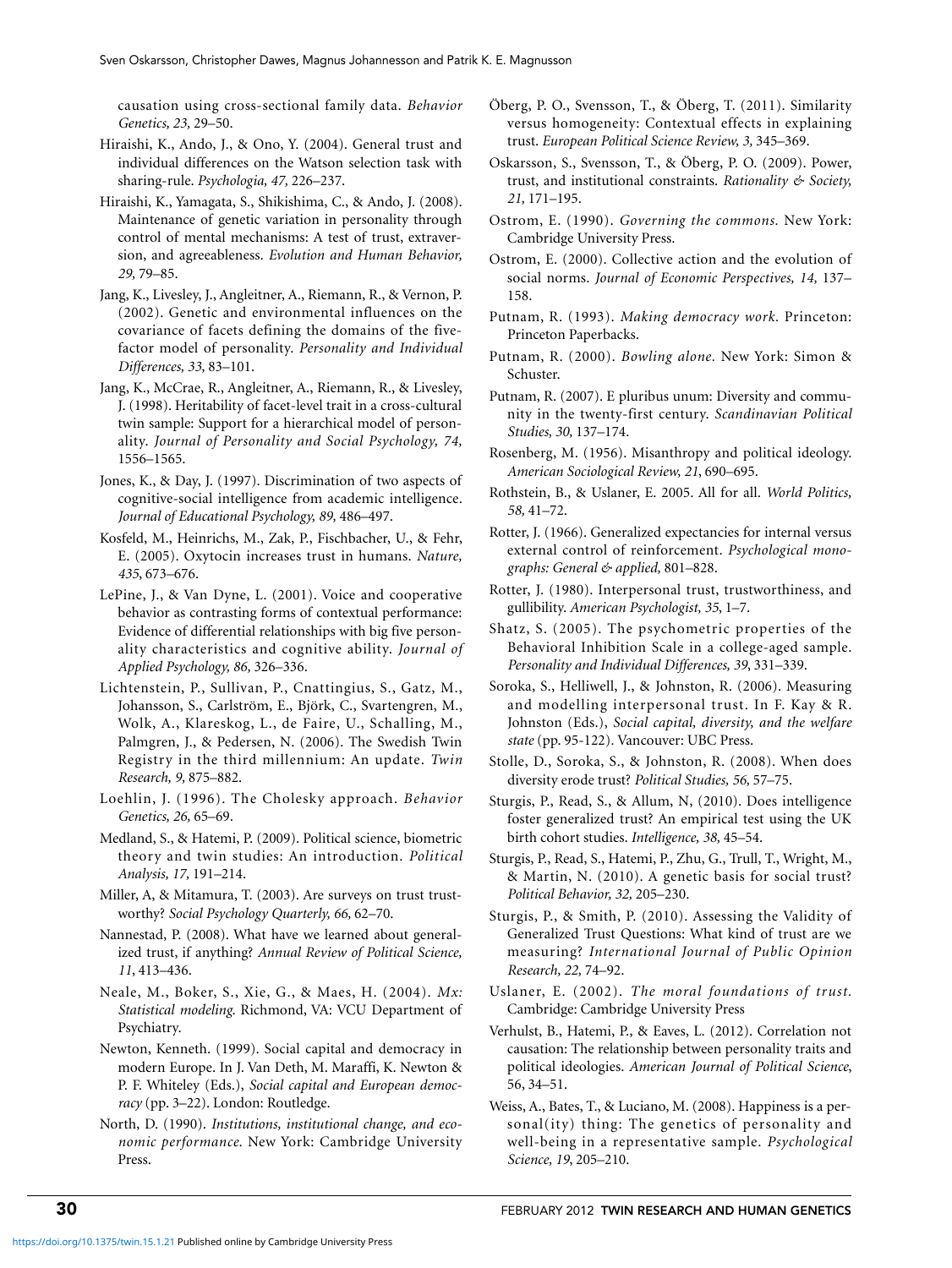- Whiteley, P. F. (1999). The origins of social capital. In J. Van Deth, M. Maraffi, K. Newton, & P. F. Whiteley (Eds.), *Social capital and European democracy* (pp. 23–41). London: Routledge.
- Yamagishi, T. (2001). Trust as a form of social intelligence. In K. Cook (Ed.). *Trust in society* (pp. 121-147). London: Sage.
- Yamagishi, T., Kikuchi, M., & Kosugi, M. (1999). Trust, gullibility, and social intelligence. *Asian Journal of Social Psychology, 2,* 145–161.
- Yamagishi, T., & Yamagishi, M. (1994). Trust and commitment in the United States and Japan. *Motivation and Emotion, 18,* 129–166.
- Zak, P., Knack, S. (2001). Trust and growth. *The Economic Journal, 111,* 295–321.
- Zmerli, S., Newton, K., & Montero, J. R. (2007). Trust in people, confidence in political institutions, and satisfaction with democracy. In J. van Deth, J. R. Montero, & A. Westholm (Eds.), *Citizenship and involvement in European democracies. A comparative analysis* (pp. 35–65). London: Routledge.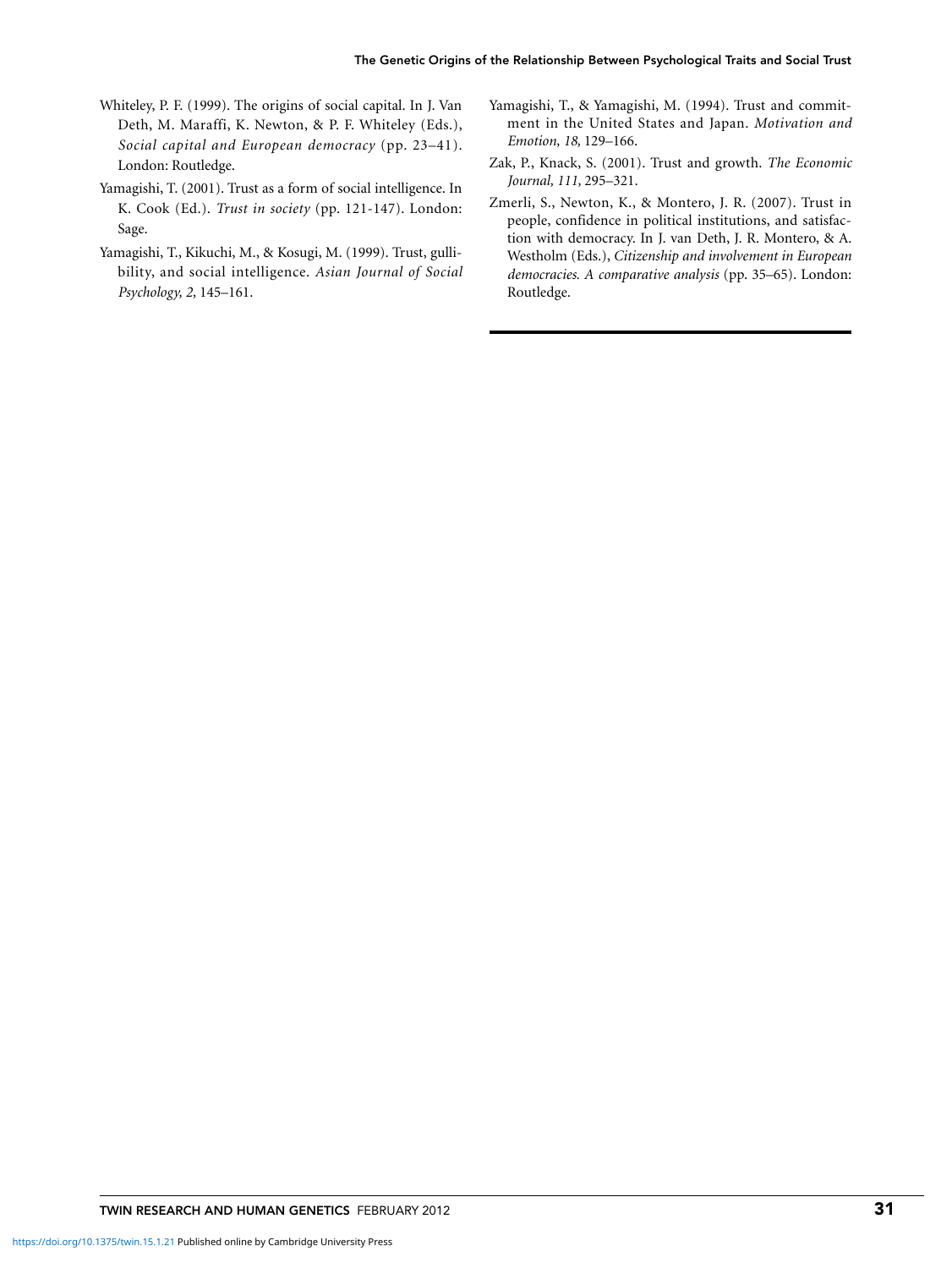# Appendix A

#### Items Included in the Indices — Locus of Control (LOC)

In the following 12 statements, mark the alternative best describing how you feel.

- 1. a. Many of the unhappy things in people's lives are partly due to bad luck.
- 1. b. People's misfortunes result from the mistakes they make.

2. a. One of the major reasons why we have wars is because people don't take enough interest in politics.

- 2. b. There will always be wars, no matter how hard people try to prevent them.
- 3. a. In the long run people get the respect they deserve in this world.
- 3. b. Unfortunately, an individual's worth often passes unrecognized no matter how hard he tries.

4. a. The idea that teachers are unfair to students is nonsense.

4. b. Most students don't realize the extent to which their grades are influenced by accidental happenings.

5. a. Without the right breaks, one cannot be an effective leader.

5. b. Capable people who fail to become leaders have not taken advantage of their opportunities.

6. a. No matter how hard you try, some people just don't like you.

6. b. People who can't get others to like them don't understand how to get along with others.

7. a. I have often found that what is going to happen will happen.

7. b. Trusting fate has never turned out as well for me as making a decision to take a definite course of action.

8. a. Becoming a success is a matter of hard work, luck has little or nothing to do with it.

8. b. Getting a good job depends mainly on being in the right place at the right time.

9. a. The average citizen can have an influence in government decisions.

9. b. This world is run by the few people in power, and there is not much the little guy can do about it.

10. a. When I make plans, I am almost certain that I can make them work.

10. b. It is not always wise to plan too far ahead because many things turn out to be a matter of good or bad fortune anyhow.

11. a. In my case getting what I want has little or nothing to do with luck.

11. b. Many times we might just as well decide what to do by flipping a coin.

12. a. What happens to me is my own doing.

12. b. Sometimes I feel that I don't have enough control over the direction my life is taking.